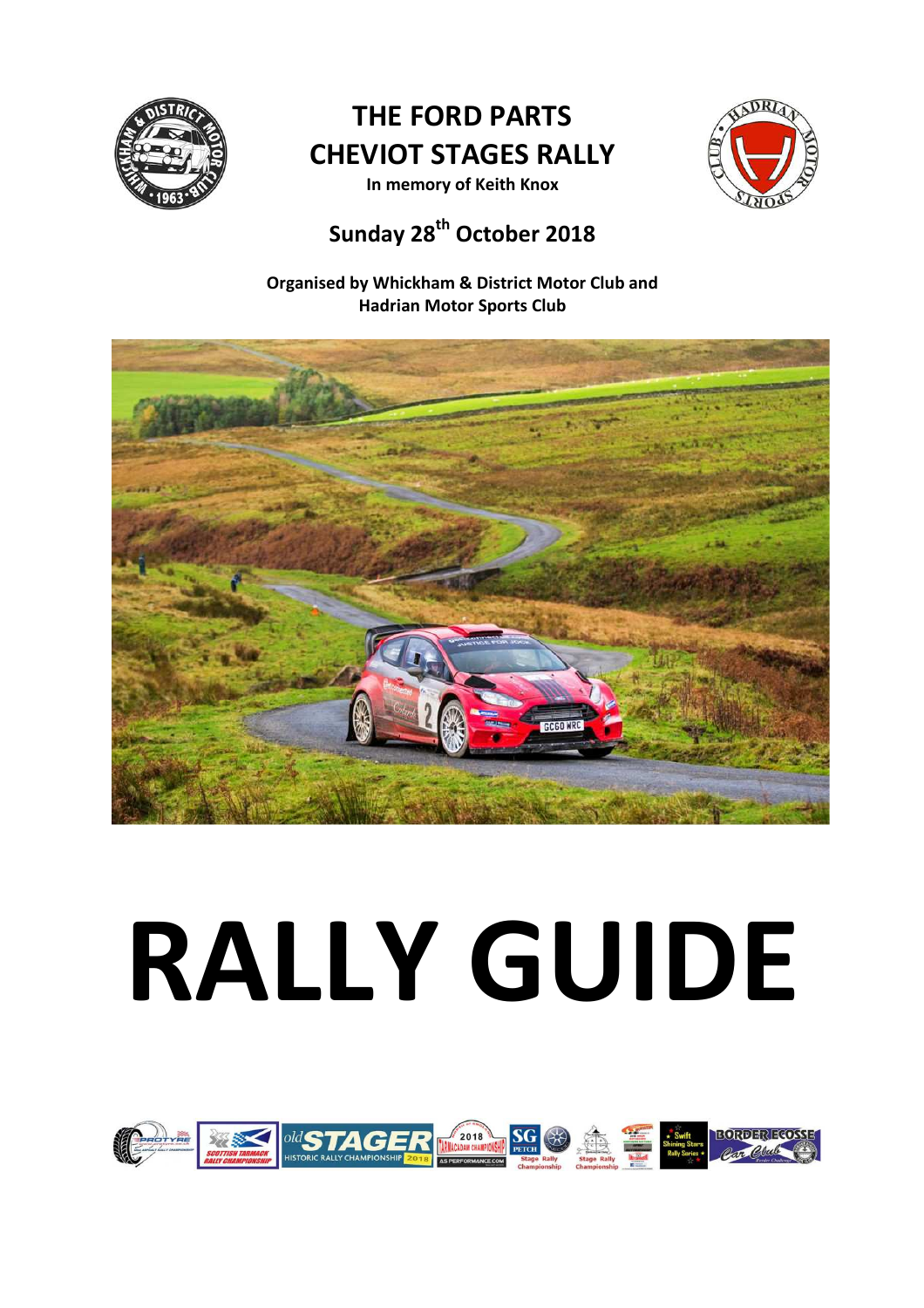## **The Ford Parts Cheviot Stages Rally**

### **(In memory of Keith Knox)**

## **Rally Guide**

Welcome to the 2018 Ford Parts Cheviot Stages Rally. This guide is intended to provide general information regarding the event, particularly to benefit those competitors who have not competed on the Otterburn Ranges before.

Please note that the guide is being prepared some months before the event and some of the information provided may change in that time. It must be taken for what it is, only a guide, and carries no regulatory power.

Guide prepared by;

Guy Wickham Deputy Clerk of the Course and Event Safety Officer July 2018

For any queries or further information contact guy.wickham@btinternet.com or tel 07989 322186.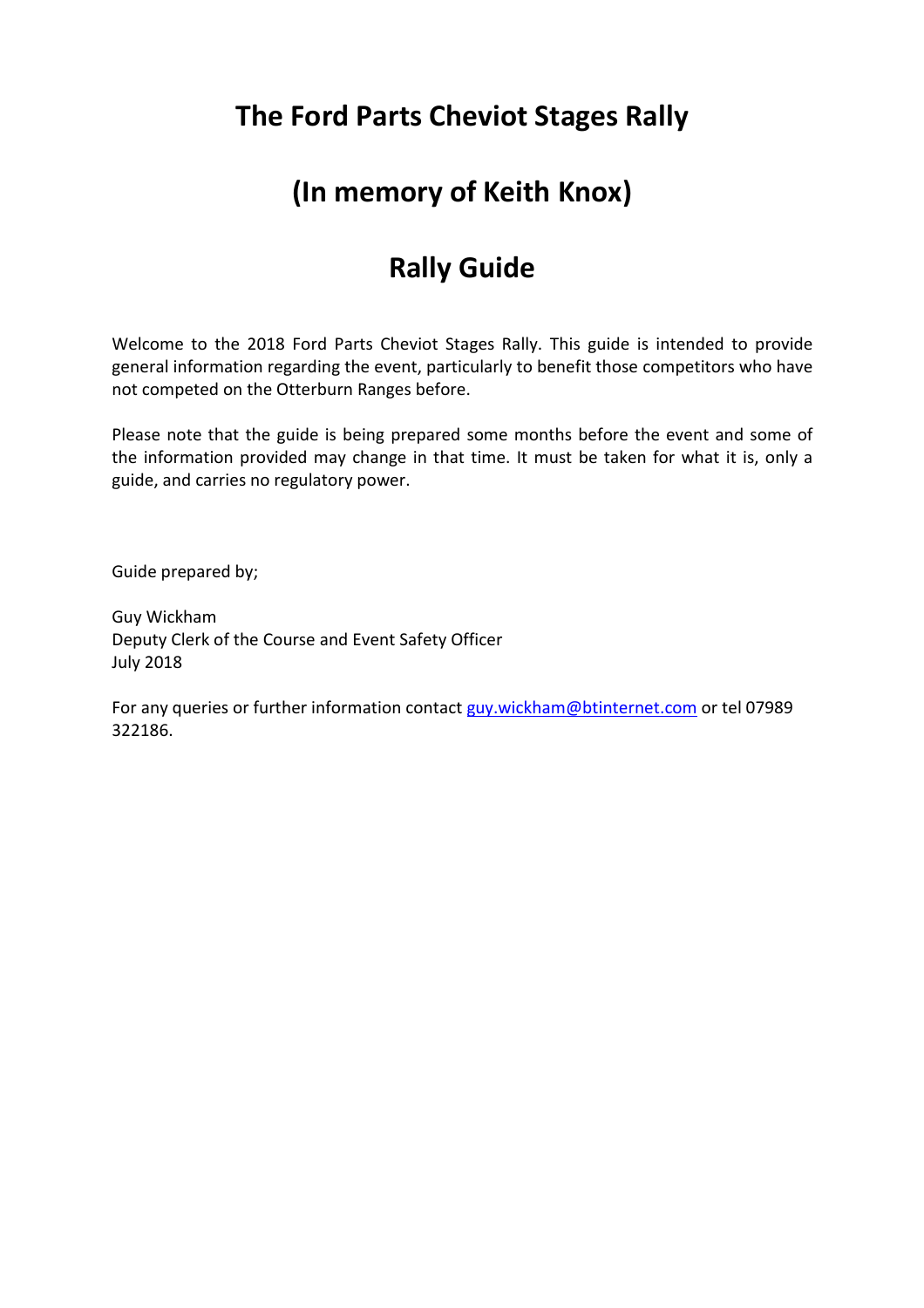#### **Date of the event**

The rally will take place over the weekend of Saturday  $27<sup>th</sup>$  and Sunday  $28<sup>th</sup>$  October 2018. Saturday is devoted to the recce, scrutineering and documentation and the competition takes place on the Sunday.

British Summer Time ends in the early hours of Sunday 28<sup>th</sup> October. Competitors are reminded to adjust their clocks and watches accordingly.

#### **Championships**

The event is a qualifying round of the following 2018 championships;

MSA Protyre Asphalt Rally Championship

HRCR Mintex 'Old Stager' Asphalt Rally Championship (Incorporating the Mini Sport Mini Cup and Mini Sport Junior Mini Cup)

AS Performance North of England Tarmacadam Rally Championship

The Cobble Shop Scottish Tarmack Rally Championship

The SG Petch ANECCC Stage Rally Championship

HRCR MOTOSCOPE Northern Historic Asphalt Championship

Swift Shining Stars Rally Series

It's My Motorsport ANCC Stage Rally Championship

BECC Border Challenge

#### **Location**

The event takes place on the Otterburn Military Ranges in Northumberland, one of the largest live firing ranges in the United Kingdom. They are located on the north side of the main A68 England-Scotland trunk road. The rally is based at an area known locally as The Airstrips. On the Saturday this provides the recce assembly and start point and scrutineering location whilst documentation is held in the Rochester Village Hall, approximately 5 miles from The Airstrips. On Sunday the Airstrips host the service area and rally start and finish. Rally HQ is located in the village hall on Saturday and is relocated to The Airstrips on the Sunday. The awards presentation is held in the village hall on Sunday evening.

The postcode of The Airstrips is NE19 1HR and it is located at OS Map ref 80 / 873992.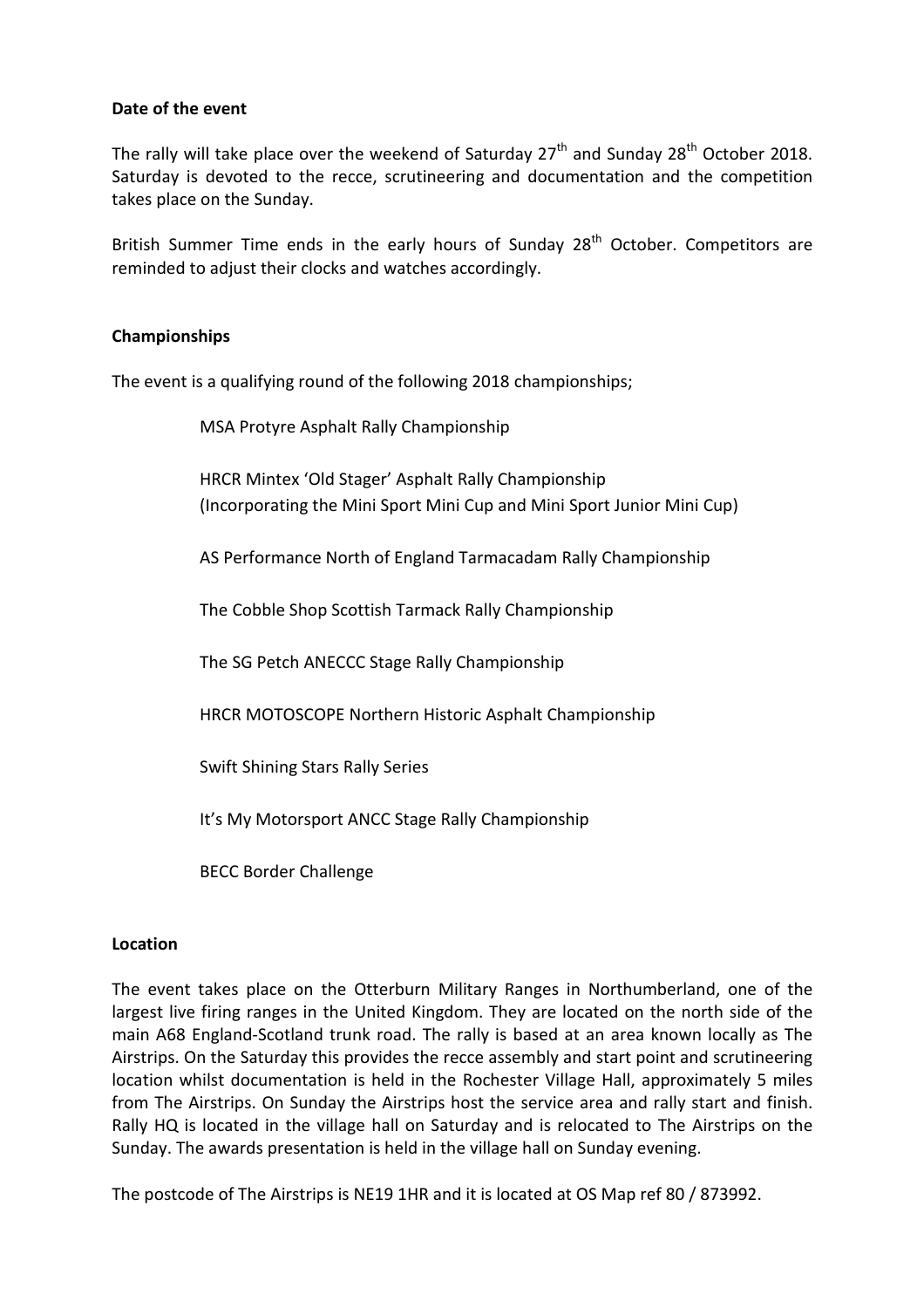The Airstrips are located the following driving distances from the centre of these major towns and cities;

Glasgow 120 miles Edinburgh 75 miles Newcastle 40 miles Leeds 145 miles Manchester 170 miles Birmingham 245 miles London 320 miles Bristol 330 miles Stranraer 160 miles Holyhead 275 miles Fishguard 350 miles

#### **Format**

The event will comprise a number of special stages, covering a total of approximately 60 stage miles on the asphalt range roads. These take the form of a number of loops of stages based around the Airstrips service area. The stages are linked by road sections on public and private roads totalling approximately 60 further miles. The full route is contained on OS 1:50,000 sheet No 80.

The stages are held on generally very good quality asphalt on roads that range in width from single track to double track. Some roads have been subject to recent resurfacing. Straw bale chicanes and some artificially tightened corners are used to control average speeds and bales are also used to prevent corner cutting.

The link sections use some stretches of smooth gravel road and narrow single track road. The time schedule makes allowance for covering these roads.

There are several videos uploaded onto Youtube that can be viewed to give an idea of the stages used. Search on 'Cheviot Stages Rally' or 'Tyneside Stages Rally'.

#### **Reconnaissance**

The use of route notes is permitted on the event and a reconnaissance session is held on the Saturday to allow competitors to check notes. Notes from any previous Otterburn event can be used and amended, or specific notes to the 2018 route are available for purchase from Patterson Agencies.

The recce takes the form of an escorted convoy, run at a maximum speed of 30mph, with around 20 cars in each convoy. The start time of the recce is around 11.00am and depending on the number of entries received there are usually 3 or 4 convoys, each convoy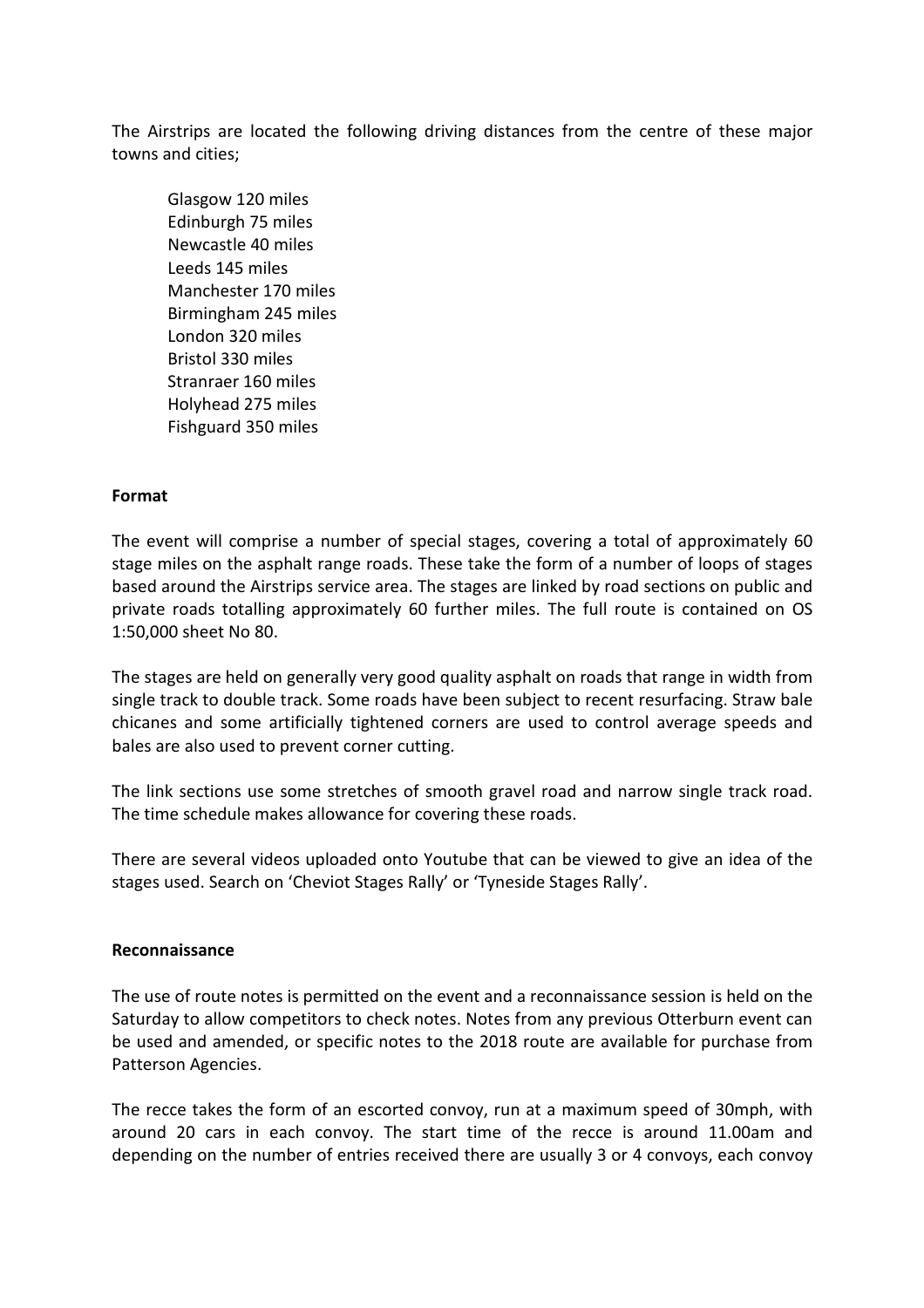starting at 30 minute intervals. The recce is restricted to road cars, small vans, SUVs and pickups. Rally cars and large service vans are not permitted to be used on the recce.

The recce route is configured so that each road used on the event is covered at least once in each direction of use. This allows competitors to check their notes and whilst competitors are free to make their own notes if they wish, the limited scope of the recce generally makes this impractical.

Competitors are prohibited from recceing outside of the official recce period on the Saturday or from following their own recce route - doing so may result in a refused start.

There are a number of extremely PR sensitive locations on the ranges and we can only use the venue with the blessing of both the MOD and the tenant farmers. Please do not be tempted to come up to the ranges in the weeks before the event 'for a look around', as this may jeopardise future motorsport use of the ranges. You may also be used by the army as a target!

#### **Service Area**

The event uses The Airstrips as a single, centralised service area. This is a large T shaped expanse of tarmac where individual competitor service spaces can be set up. The service area is visited after each loop of stages. On the planned route for the 2018 event, a loop will cover between 1 and 3 stages and the maximum distance between service breaks is approximately 14 stage miles and 25 road miles.

The use of chase or management cars is prohibited.

The service area is provided with toilet and catering facilities.

One or more tyre suppliers usually attend the event. These will be confirmed in the Final Instructions.

Mobile phone coverage in the service area is limited.

There is no specific trailer park arranged and trailers are generally parked on the grass behind a competitor's service bay. It is permissible to leave rally cars, service vans and trailers in the service area on Saturday night at the competitor's own risk.

The use of caravans, motor homes or tents for sleeping in the service area on Saturday night is strictly prohibited by the MOD as a condition of being able to use the venue.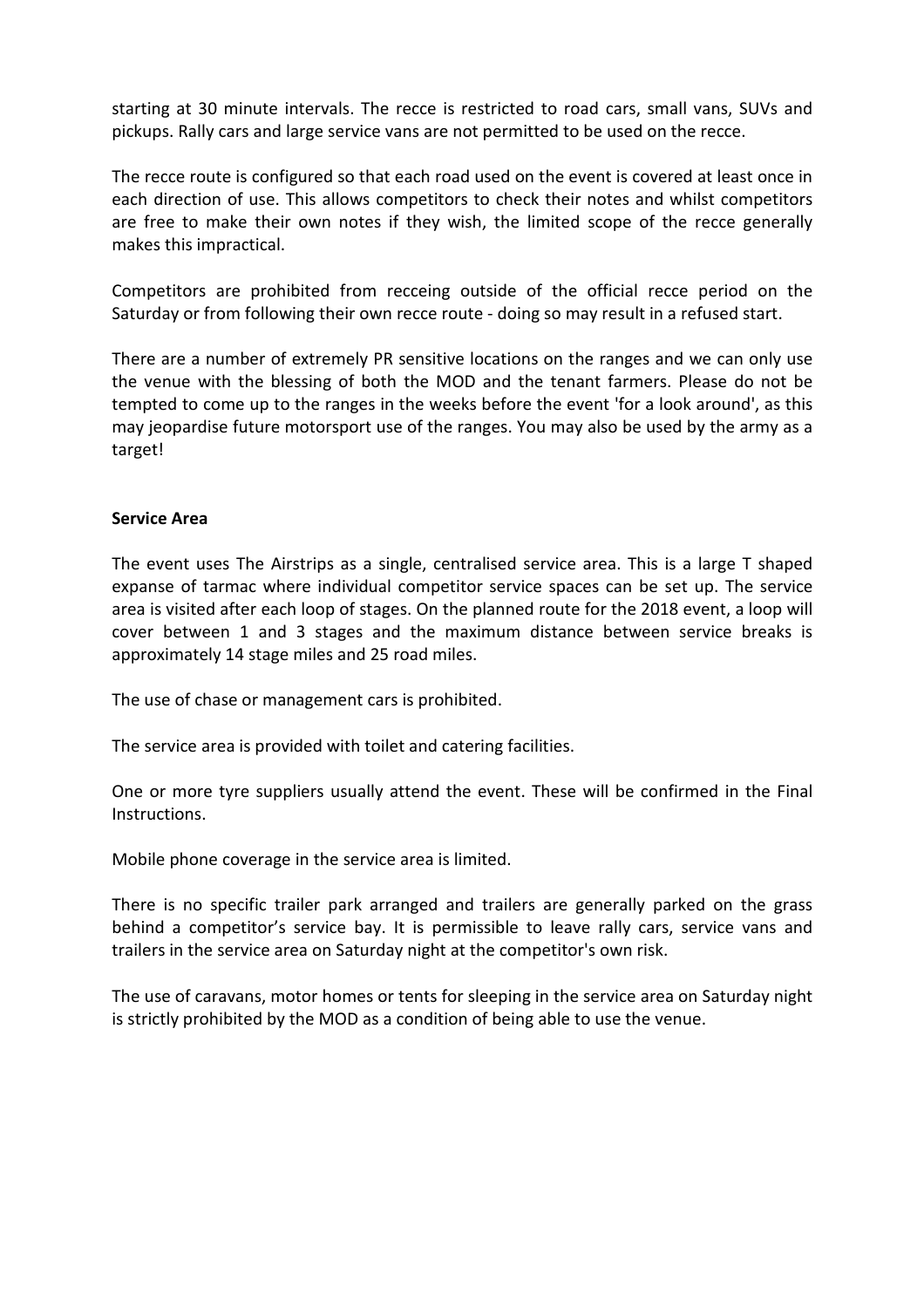**Fuel** 

The service area has a dedicated refuel area which is available for use by competitors.

It is not known at the time of preparing this guide if there will be a fuel supplier on the event. Competitors should therefore make their own arrangements to bring sufficient fuel for their rally car to cover a route of approximately 60 stage miles and 60 road miles.

The nearest petrol stations to the venue selling Super Unleaded fuel are:

Shell Jedburgh (A68) TD8 6EB Shell Newcastle Airport (A696) NE13 8BZ BP Bridge End, Hexham (A69) NE46 4DL BP Alnwick (A1) NE66 2GD

Note that all these petrol stations are some 25 to 30 miles from the venue. It is not practical to leave the service area on the Sunday to get more fuel and you are recommended to fill your cans on your journey to the ranges on the Saturday.

#### **Accommodation**

Due to the remote location of the venue, accommodation choices are varied and there are no large hotels close to the venue that can accommodate the event and offer an accommodation deal.

There are hotels in Otterburn village, but these specialise in wedding's (often more than one per venue per day!) so availability of accommodation for non-wedding guests is limited.

The following are suggestions of accommodation that can be considered by competitors. These are provided for information only and for their relative locality to the venue - the organisers do not make any recommendation or take any responsibility as to the quality or suitability of any of the establishments mentioned.

Le Petit Chateau, Otterburn Village (6 miles from The Airstrips)

Otterburn Castle Country House Hotel, Otterburn Village

Byrness Holiday Park - Camping, caravans, motorhomes (9 miles from The Airstrips)

Riverdale Hall, Bellingham

The Boa Rigg, Bellingham – Rooms, camping and motorhomes

Britannia Newcastle Airport Hotel

Double Tree by Hilton Newcastle Airport